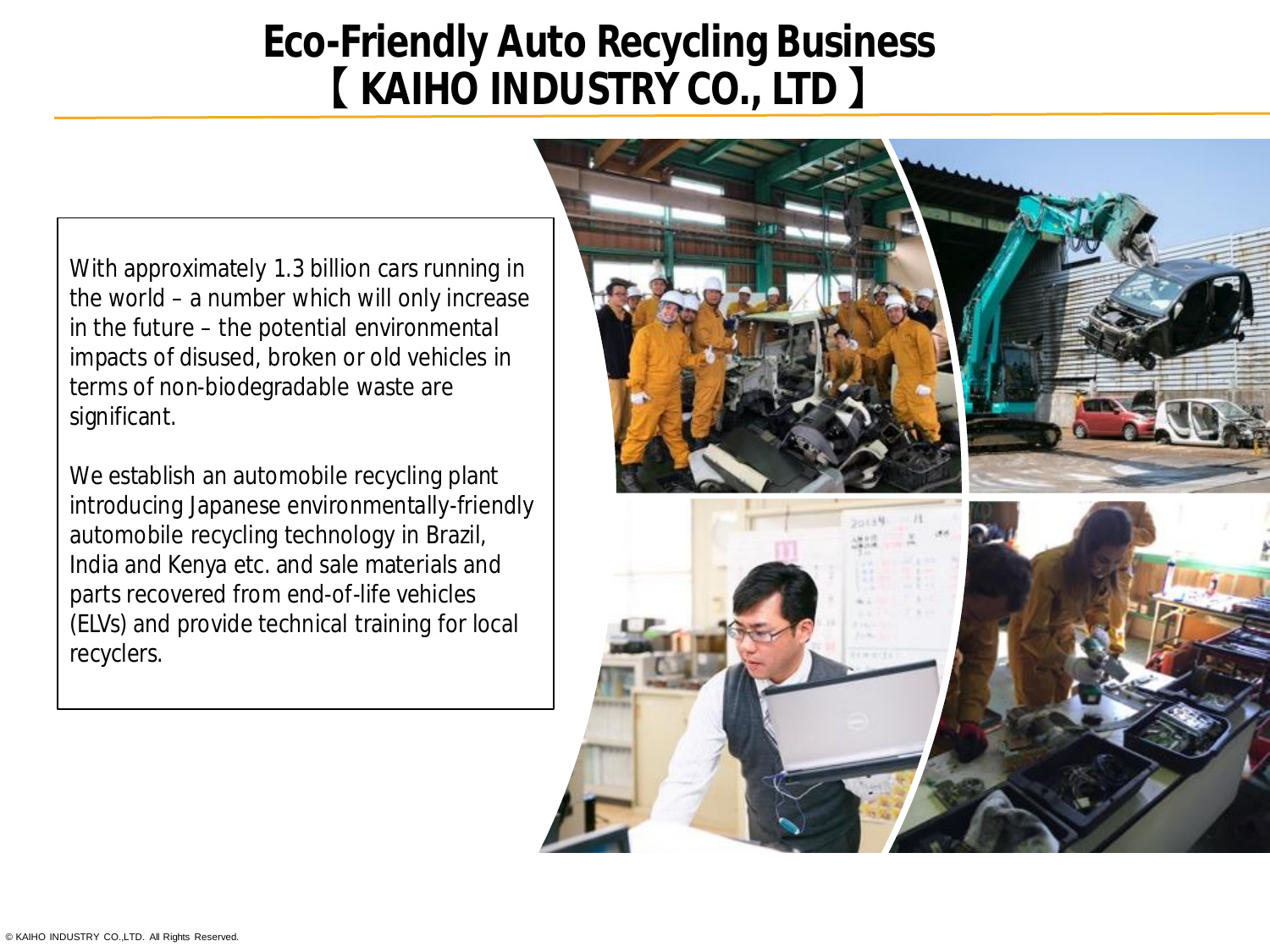# Worsening Environmental Problems

## ■Factors for Success

Existing recycling operators dismantle cars manually and are small business owner with low incomes, and their business management is sluggish. In addition, their skill level of dismantling is low, and occupational safety and health problems and environmental pollution are a big social issue in the country. Therefore, we have constructed an ecosystem through industry-academia-government collaboration and provided a comprehensive automobile recycling system comprising 3 components which are: 1.Factory equipment, 2.Quality control and 3.Recycling technology and Management know-how according to the local context.

- Burned car waste such as Plastic
- Oil Contamination in soil and water





- Abandoned cars / reusable parts
- No infrastructure to reuse/recycle





### **Environment Damage Conditions Resources loss Poor Working Conditions**

- No safety equipment
- Toxic Gas from open burning





© KAIHO INDUSTRY CO.,LTD. All Rights Reserved.